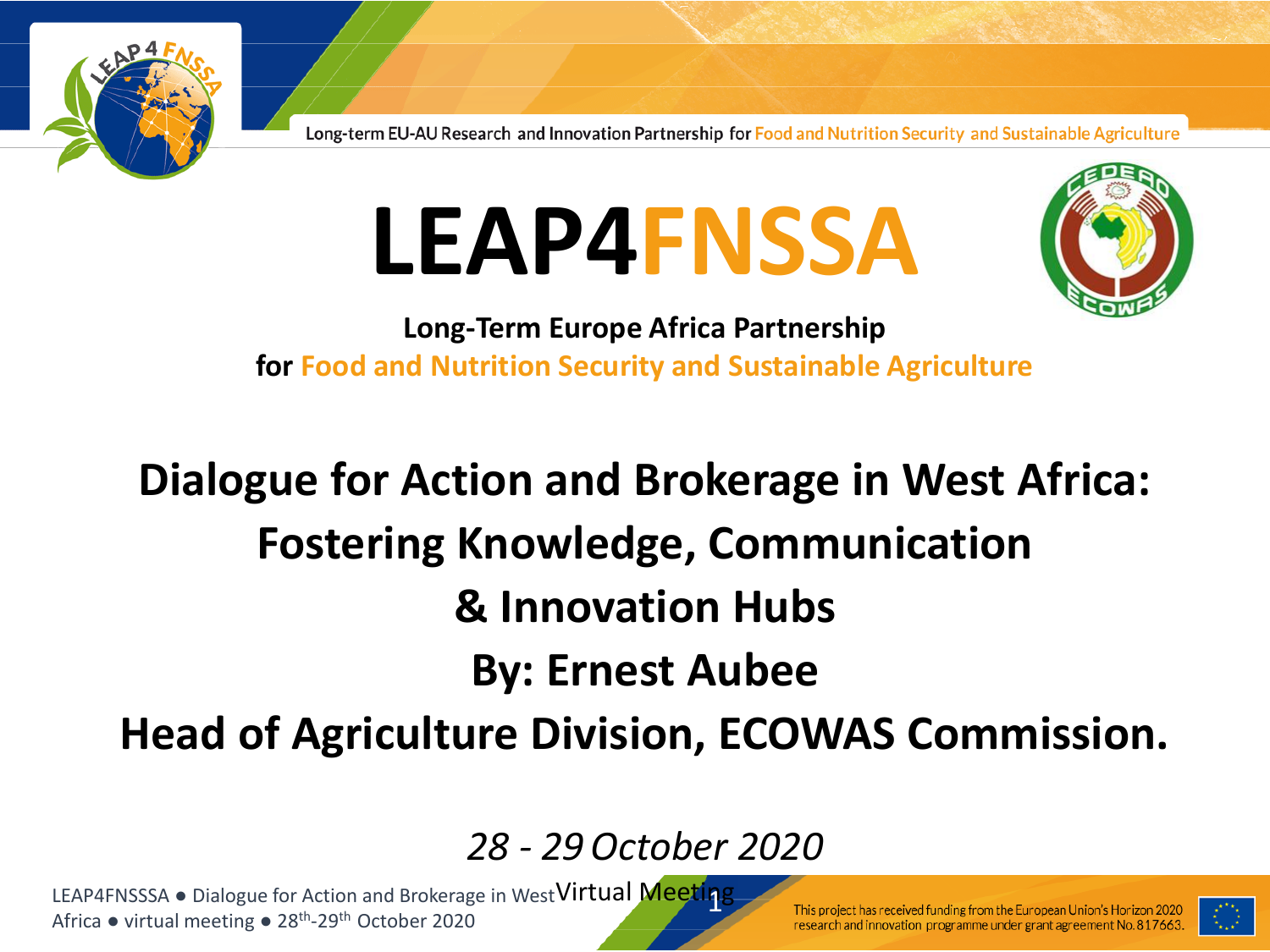

### **Title: From National Policies to Regional Agricultural Investment Plans for Food and Nutrition Security- The ECOWAS Experience.**

- **Content**
- 1. ECOWAP Objectives
- 2. Key Elements of National Agriculture Investment Plans
- 3. Priorities of Regional Agriculture Investment Plan
- 4. Food and Nutrition Security and Sustainable Agriculture Challenges in the ECOWAS Region
- 5 . Key ECOWAS Programmes, Strategies and Actors Presently Addressing Challenges
- 6. Way Forward to Food and Nutrition Security in ECOWAS Region.





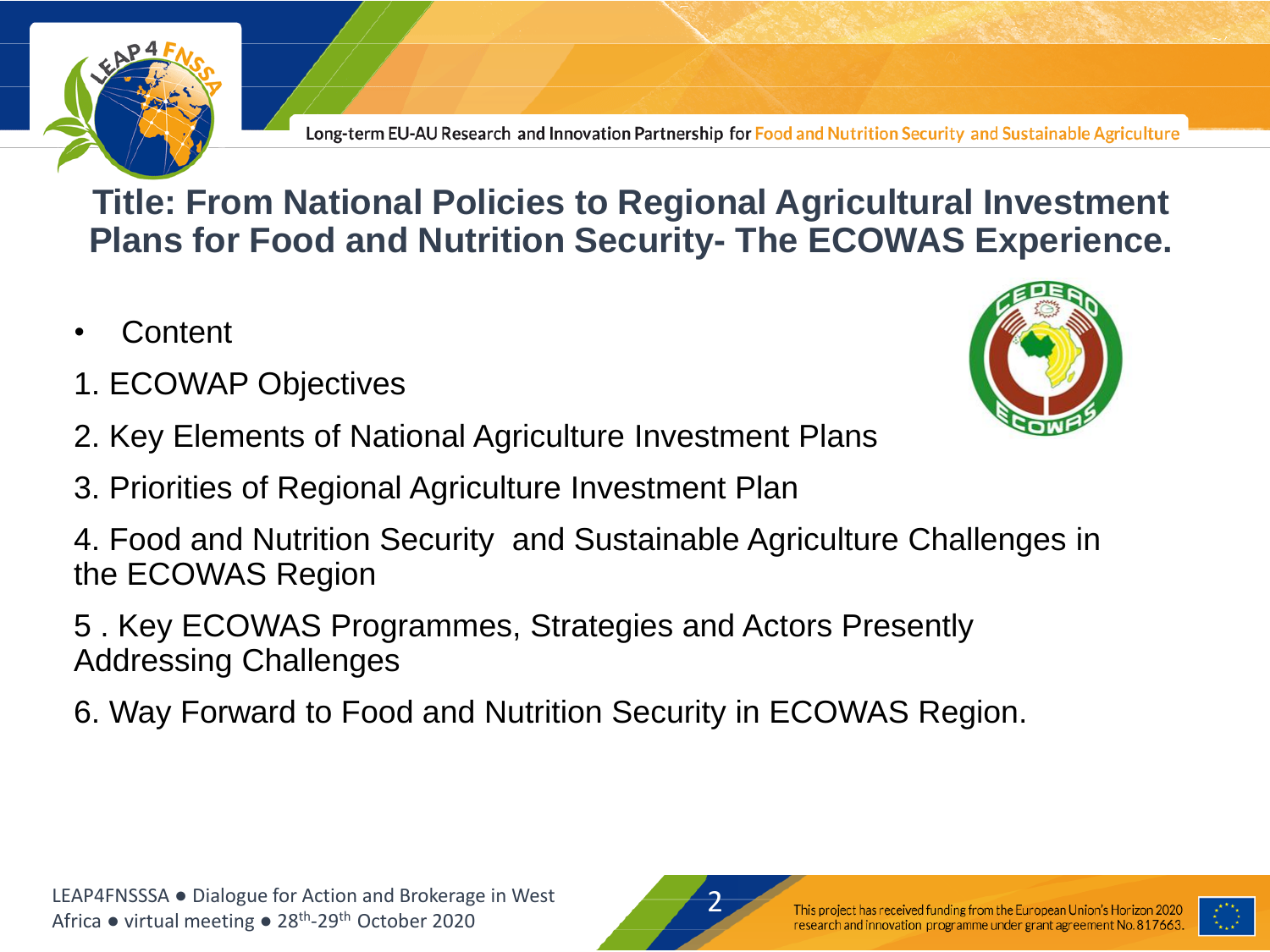

#### Topic : which of these topics is addressed through the business / initiative

Panel 2: innovation and digitalisation in agriculture: paving the way for entrepreneurs, agritech and foodtech start-ups Panel 3: short value chains: innovative ideas for mitigating socio-economic pandemic impacts in agriculture and food sector Panel 4: agroecological transitions of food systems: new ideas to link together the health of agroecosystems, animals and humans



#### ECOWAP Objective

The overall objective of the 2025 strategic policy framework is ito contribute in a sustainably way to meeting the food and nutritional needs of the population , economic and social developmentand poverty alleviation in the member states , and inequalities between territories , zones and countries.

Four Specific Objectives .

- 1. Increasing agro-forestry-pastoral and fisheries productivity and production through diversified and sustainable production systems.
- 2. Promote inclusive and competitive agricultural and food value chains oriented towards regional and international demands.
- 3. Improve access to food, nutrition and resilience for the vulnerable populations
- 4. IMPROVE THE BUSINESS ENVIRONMENT , GOVERNANCE AND FUNDING MECHANISMS OF THE AGRICULTURAL and food sector,



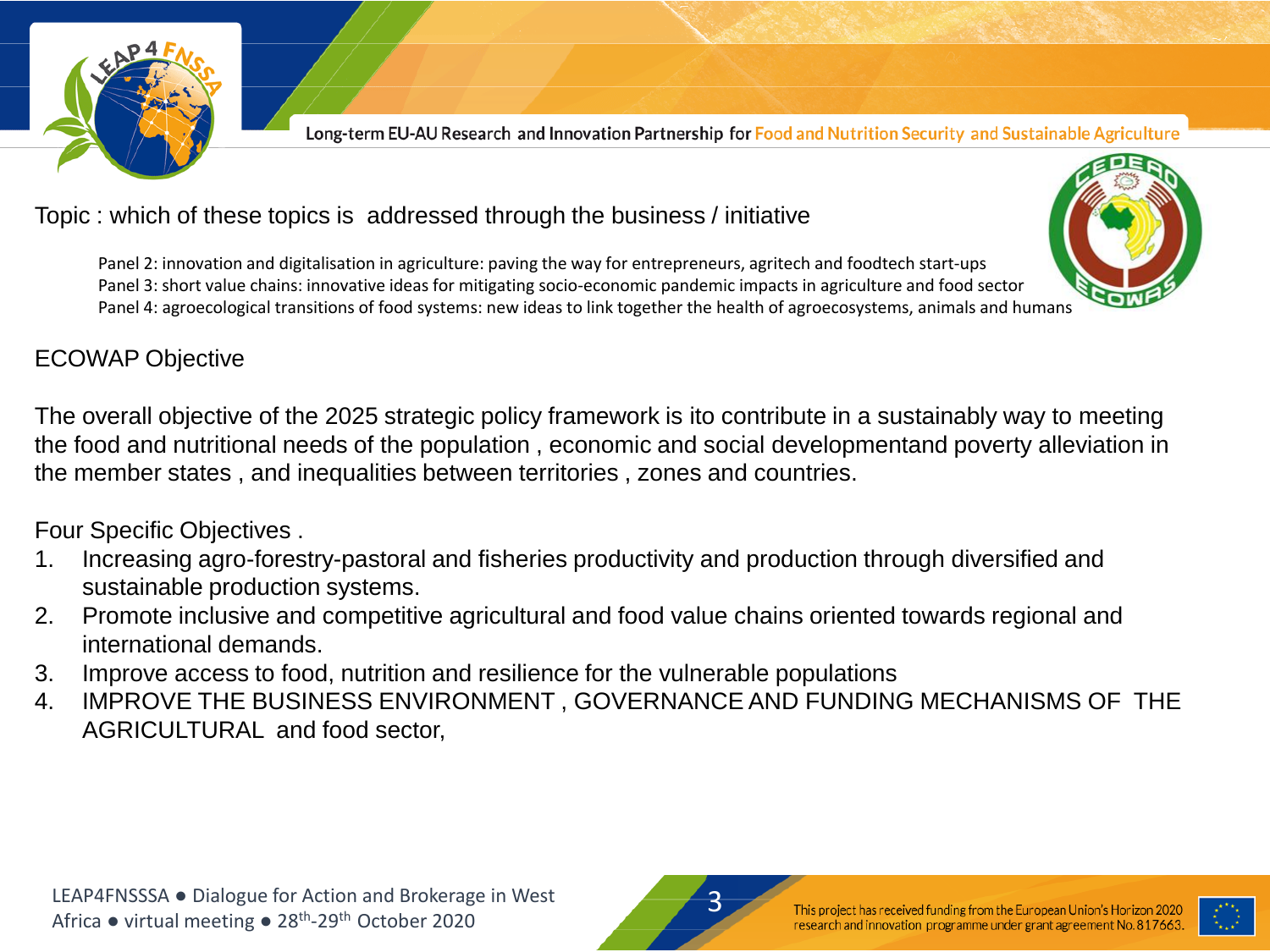

#### KEY ELEMENTS OF THE NATIONAL AGRICULTURE INVESTMENT PLANS

- 1. Principles of subsidiarity, solidarity and complimentarily
- 2. Participatory and consultative process of prioritization
- 3. National ownership and national priorities for food and nutrition security
- 4. ANCHORED TO THE CAADP AND ECOWAP-2025, AGENDA 2063 AND sdgs

5. Partnership through a comprehensive compact with national development actors operating in the agriculture sector.

Priorities of the regional agriculture investment plan

- 1. Combatting hunger and malnutrition
- 2. Adaptation to climate change
- 3. Strengthening resilience to food and nutrition insecurity
- 4. Promoting employment , vocational training and securing the status of producers , farmers, women and youths.



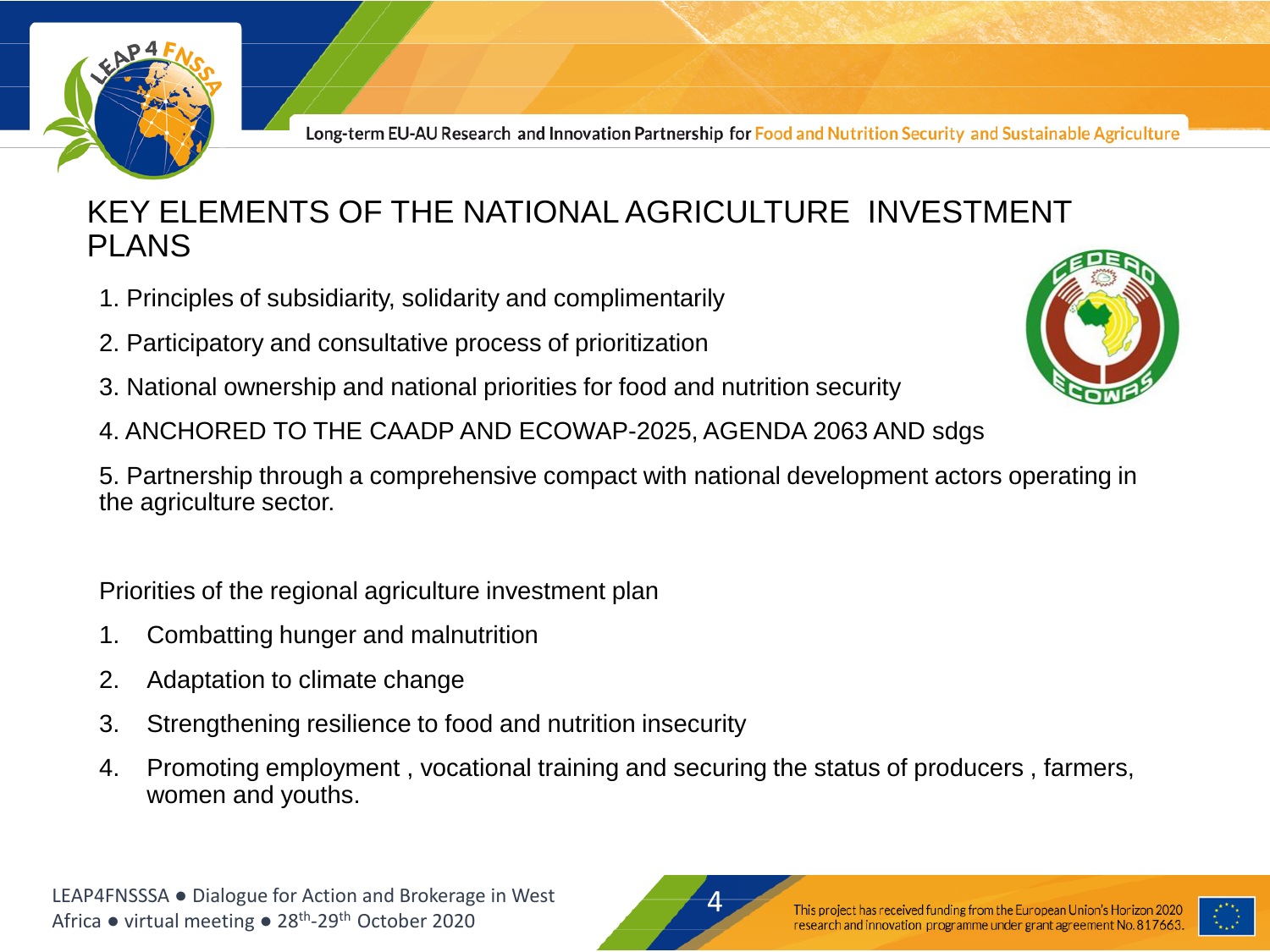



- 5. Systematic gender mainstreaming
- 6. Promotion of competitive and inclusive value chain
- 7. Cross –sector governance
- 8. Upgrading of agricultural information systems.



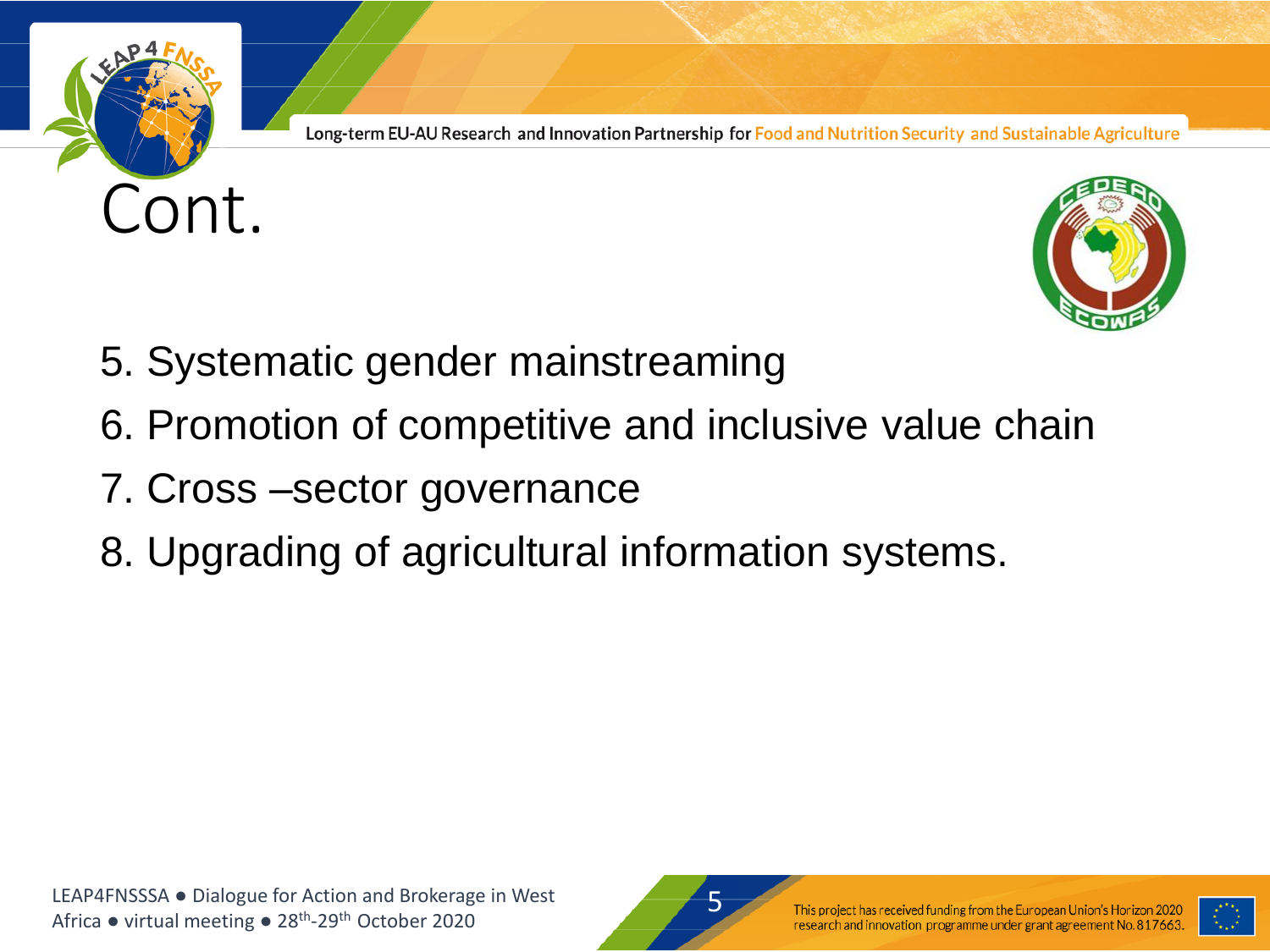

### **Food and Nutrition and Sustainable Agriculture Challenges in West Africa.**

- 1. Ensure Food Security and Sovereignty cover the nutritional needs of the population.
- 2. Modernize family farms, increase their resilience and better integrate them into the markets.
- 3. Promote activities for the intensification of sustainable and climate friendly production systems.
- 4. Structure and develop efficient, labour intensive value chains.

#### KEY ECOWAS PROGRAMMES, STRATEGIES AND ACTORS THAT ADDRESS PRESNT FOOD AND NUTRITION AND SUSTAINABLE CHALLENGES.

- 1. ECOWAS Rice Offensive Programme
- 2. WestAfrica Agriculture Transformation Programme
- 3. Fisheries Governance Programme

LEAP4FNSSSA ● Dialogue for Action and Brokerage in West Africa • virtual meeting • 28<sup>th</sup>-29<sup>th</sup> October 2020



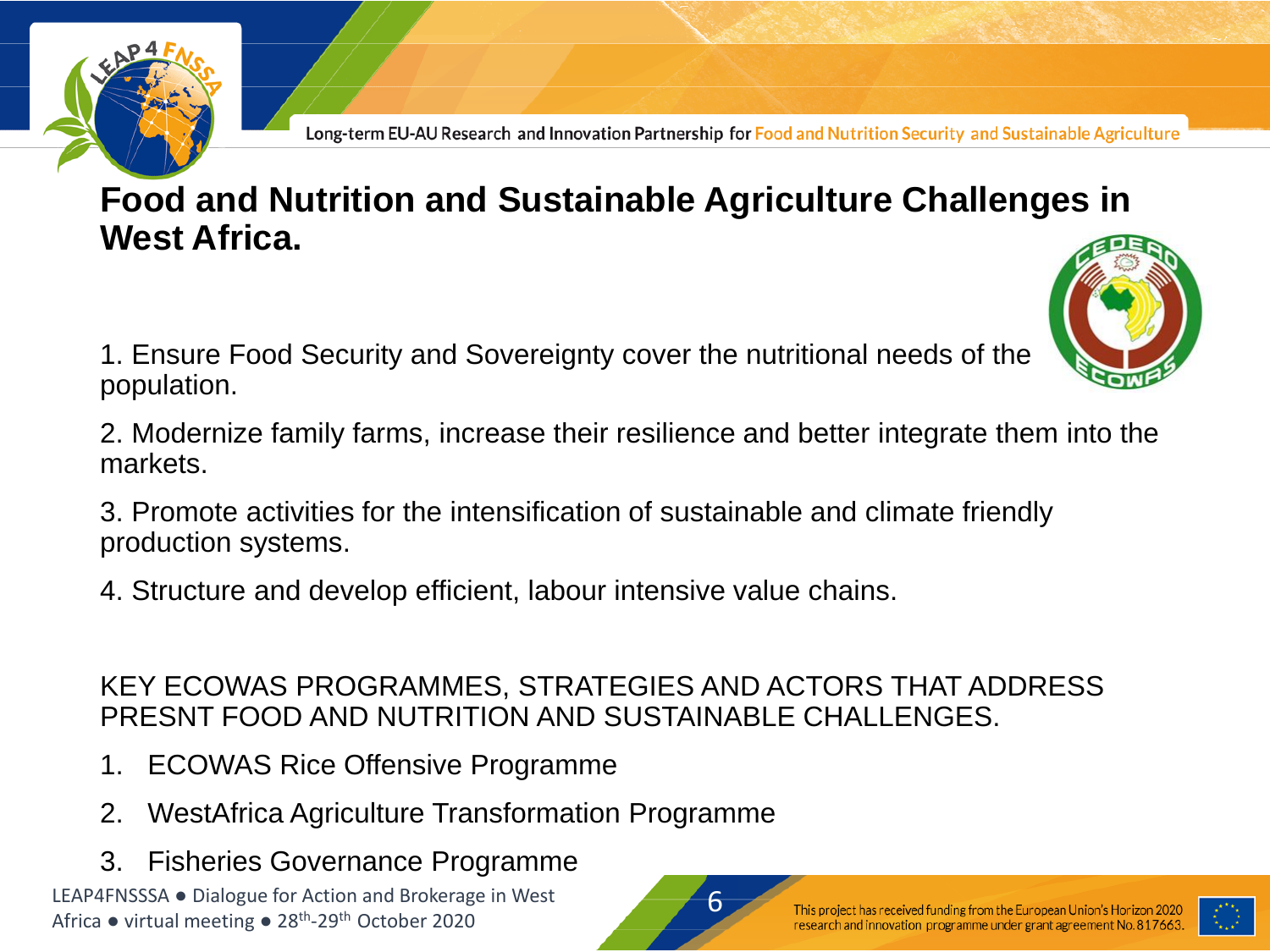



- 4. Livestock Development Programme
- 5. Agriculture and Nutrition Resilience Project- PAGR-SANAD
- 6 Fruit Flies Control Project
- 7. West Africa Transformation Project
- 8. FAW Control Programme
- 9. ECOWAS Food Reserve Programme
- 10. Zero Hunger Initiative

Note: There are over 50 projects/ programmes implemented during the ECOWAP timelines.



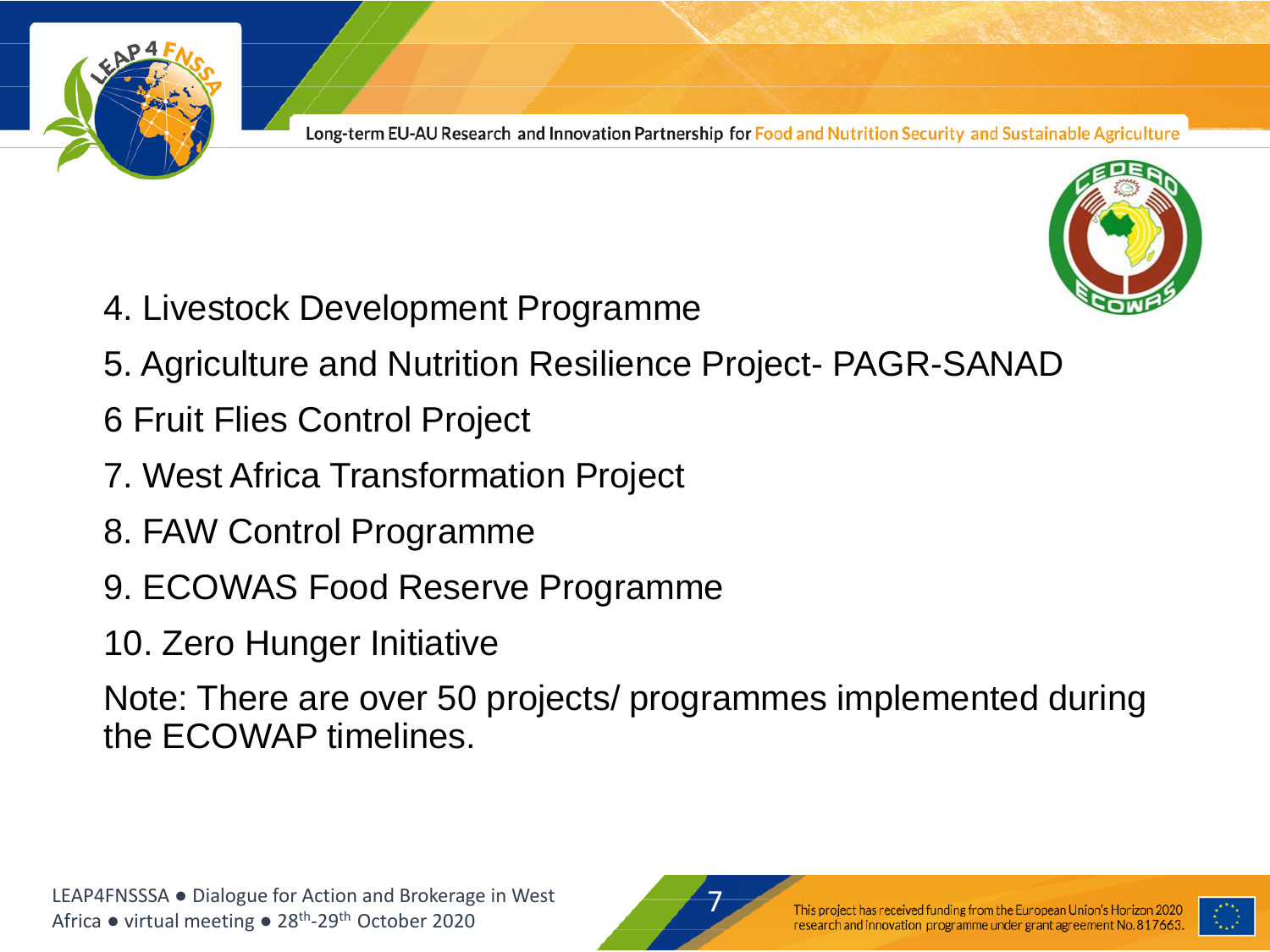



Key Actors - ECOWAS Member states, Farmer based Organizations, Private Sector, Civil Society Organizations, Development Partners including the ECOWAP Donors Group, ,Regional and National Research Centres, Regional and Continental Organizations.

Strategies - Partnership, Coordination, Resource Mobilization, Knowledge Management, Monitoring and Evaluation, Mutual Accountability, Technology Transfers.

LEAP4FNSSSA ● Dialogue for Action and Brokerage in West Africa • virtual meeting • 28<sup>th</sup>-29<sup>th</sup> October 2020



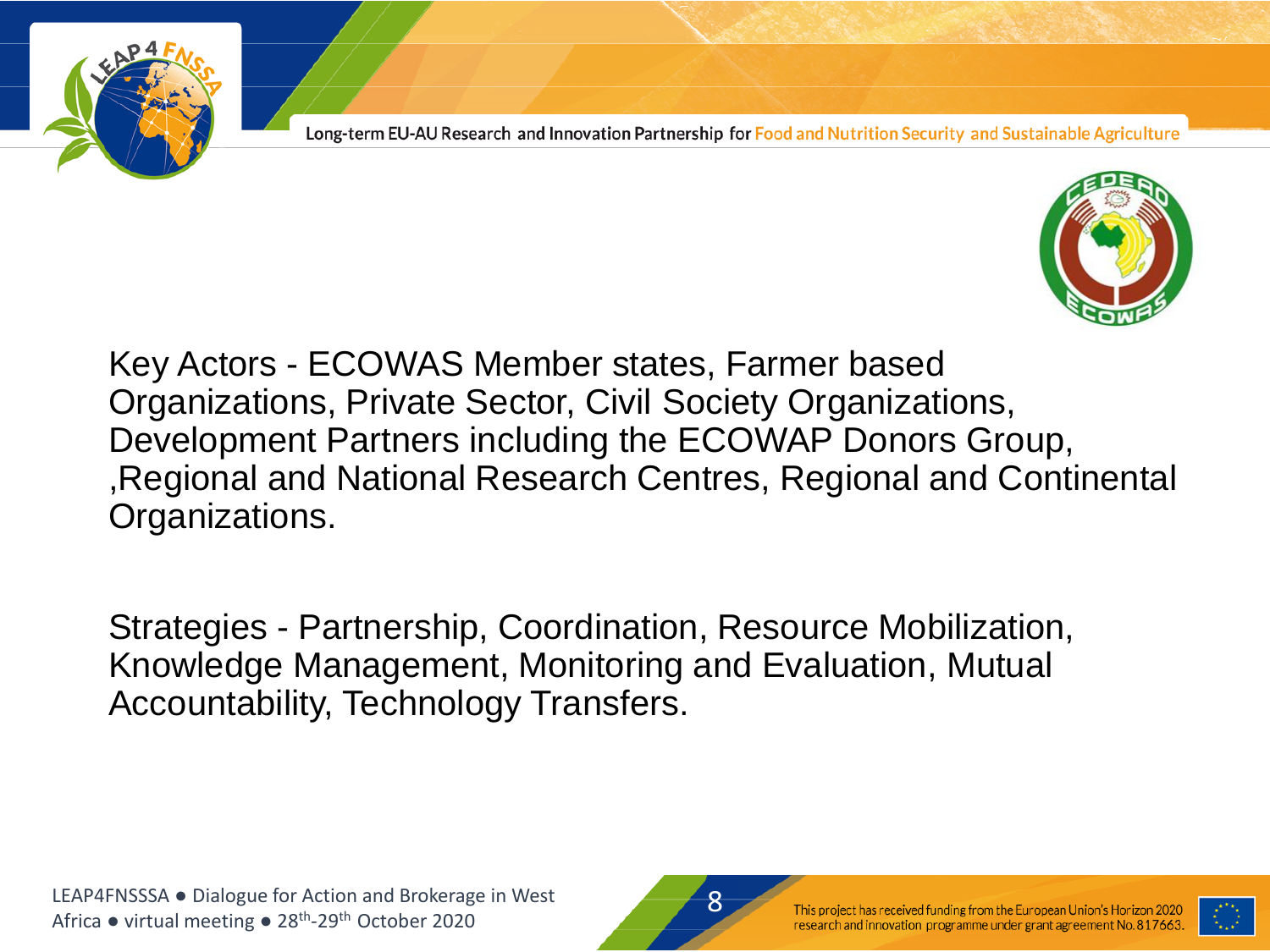

# Way Forward



- 1. Increased investment in agriculture based on Malabo 2014 Declaration.
- 2. Scaling up of proven agriculture technologies in the region.
- 3. Implementation of social protection programmes to mitigate the impact of Covid-19 , climate change.
- 4. Promotion of regional trade in food commodities.
- 5. Value chain development to create employment opportunities for youths and women.
- 6. Agriculture as a business- Private sector participation.